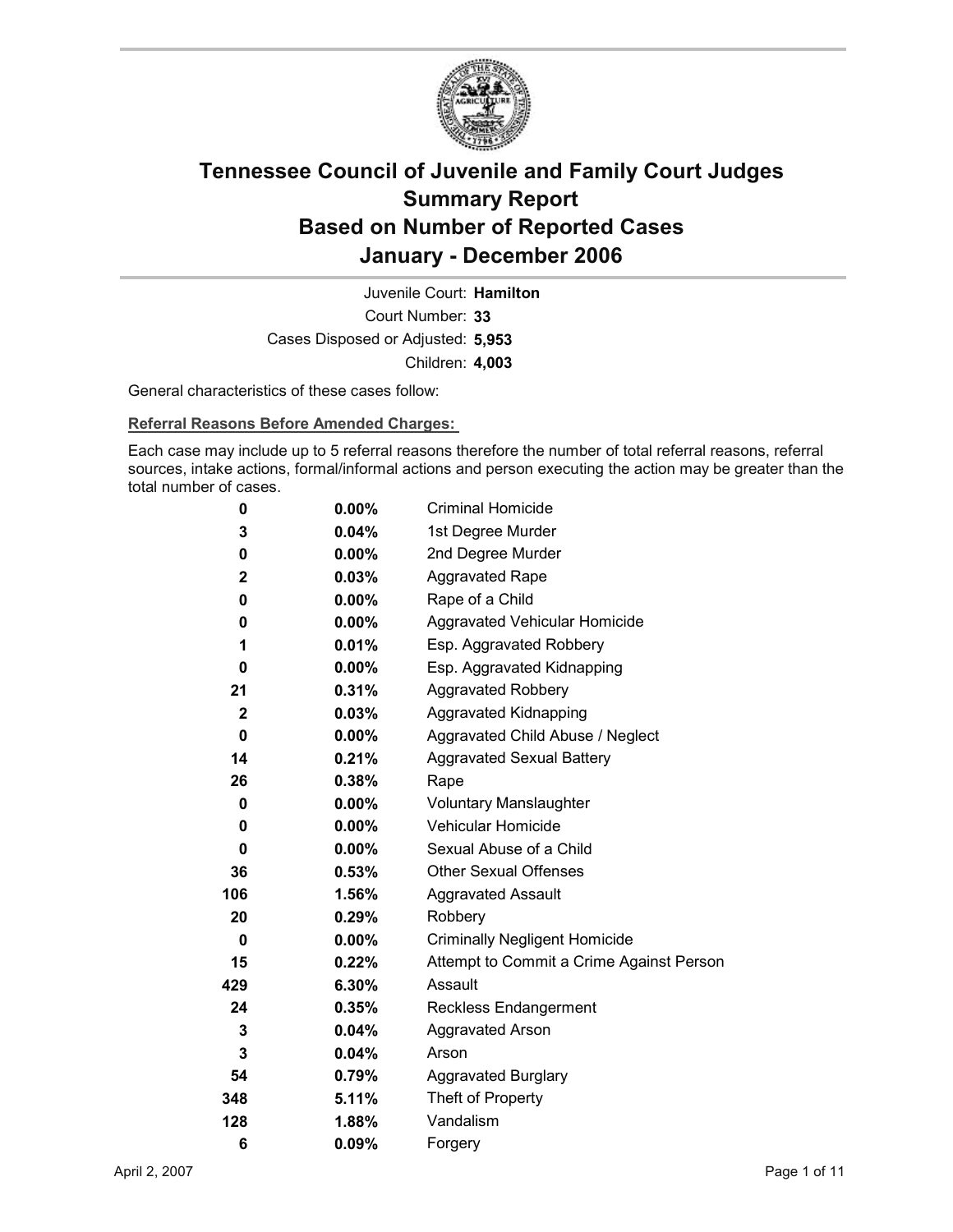

Court Number: **33** Juvenile Court: **Hamilton** Cases Disposed or Adjusted: **5,953** Children: **4,003**

### **Referral Reasons Before Amended Charges:**

Each case may include up to 5 referral reasons therefore the number of total referral reasons, referral sources, intake actions, formal/informal actions and person executing the action may be greater than the total number of cases.

| 0              | $0.00\%$ | <b>Worthless Checks</b>                                     |
|----------------|----------|-------------------------------------------------------------|
| 14             | 0.21%    | Illegal Possession / Fraudulent Use of Credit / Debit Cards |
| 57             | 0.84%    | <b>Burglary</b>                                             |
| 9              | 0.13%    | Unauthorized Use of a Vehicle                               |
| $\overline{7}$ | 0.10%    | <b>Cruelty to Animals</b>                                   |
| 74             | $1.09\%$ | Sale of Controlled Substances                               |
| 45             | 0.66%    | <b>Other Drug Offenses</b>                                  |
| 209            | 3.07%    | Possession of Controlled Substances                         |
| 4              | 0.06%    | <b>Criminal Attempt</b>                                     |
| 12             | 0.18%    | Carrying Weapons on School Property                         |
| 34             | 0.50%    | Unlawful Carrying / Possession of a Weapon                  |
| 42             | 0.62%    | <b>Evading Arrest</b>                                       |
| 5              | 0.07%    | Escape                                                      |
| 14             | 0.21%    | Driving Under Influence (DUI)                               |
| 120            | 1.76%    | Possession / Consumption of Alcohol                         |
| 88             | 1.29%    | Resisting Stop, Frisk, Halt, Arrest or Search               |
| $\mathbf{2}$   | 0.03%    | <b>Aggravated Criminal Trespass</b>                         |
| 17             | 0.25%    | Harassment                                                  |
| 0              | $0.00\%$ | Failure to Appear                                           |
| 6              | $0.09\%$ | Filing a False Police Report                                |
| 27             | 0.40%    | Criminal Impersonation                                      |
| 397            | 5.83%    | <b>Disorderly Conduct</b>                                   |
| 95             | 1.40%    | <b>Criminal Trespass</b>                                    |
| 32             | 0.47%    | <b>Public Intoxication</b>                                  |
| 5              | 0.07%    | Gambling                                                    |
| 165            | 2.42%    | Traffic                                                     |
| 1              | 0.01%    | Local Ordinances                                            |
| 0              | $0.00\%$ | Violation of Wildlife Regulations                           |
| 70             | 1.03%    | Contempt of Court                                           |
| 525            | 7.71%    | Violation of Probation                                      |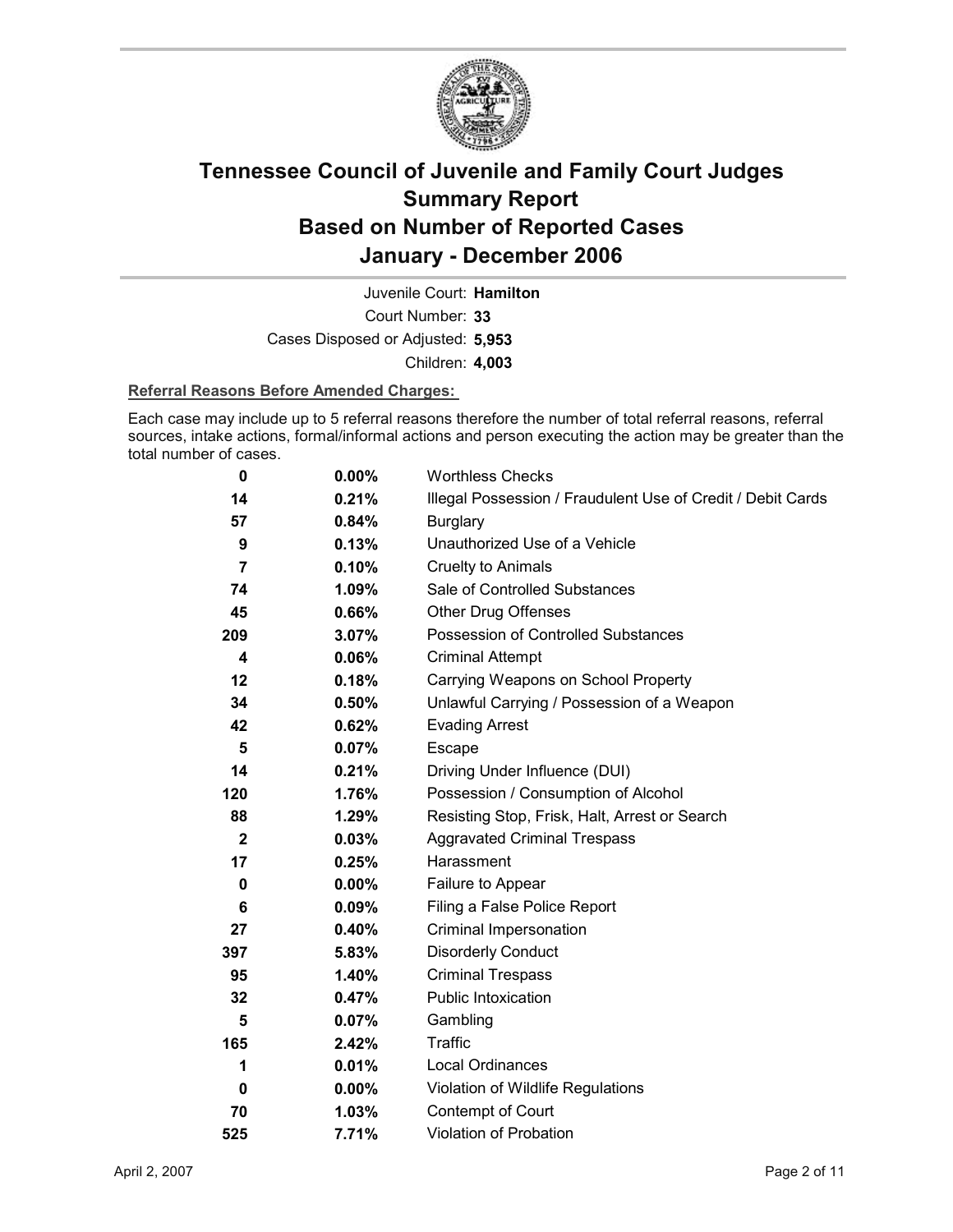

Court Number: **33** Juvenile Court: **Hamilton** Cases Disposed or Adjusted: **5,953** Children: **4,003**

### **Referral Reasons Before Amended Charges:**

Each case may include up to 5 referral reasons therefore the number of total referral reasons, referral sources, intake actions, formal/informal actions and person executing the action may be greater than the total number of cases.

| 76<br>283 | 1.12%<br>4.16% | <b>Violation of Aftercare</b><br><b>Unruly Behavior</b> |
|-----------|----------------|---------------------------------------------------------|
| 435       |                |                                                         |
|           | 6.39%          | Truancy                                                 |
| 311       | 4.57%          | In-State Runaway                                        |
| 0         | $0.00\%$       | Out-of-State Runaway                                    |
| 162       | 2.38%          | Possession of Tobacco Products                          |
| 0         | $0.00\%$       | Violation of a Valid Court Order                        |
| 42        | 0.62%          | Violation of Curfew                                     |
| 0         | 0.00%          | <b>Sexually Abused Child</b>                            |
| 65        | 0.95%          | <b>Physically Abused Child</b>                          |
| 126       | 1.85%          | Dependency / Neglect                                    |
| 63        | 0.93%          | <b>Termination of Parental Rights</b>                   |
| 0         | 0.00%          | <b>Violation of Pretrial Diversion</b>                  |
| 0         | 0.00%          | Violation of Informal Adjustment                        |
| 0         | $0.00\%$       | <b>Judicial Review</b>                                  |
| 0         | 0.00%          | <b>Administrative Review</b>                            |
| 0         | 0.00%          | <b>Foster Care Review</b>                               |
| 1,409     | 20.69%         | Custody                                                 |
| 269       | 3.95%          | Visitation                                              |
| 0         | $0.00\%$       | Paternity / Legitimation                                |
| 0         | 0.00%          | <b>Child Support</b>                                    |
| 0         | $0.00\%$       | <b>Request for Medical Treatment</b>                    |
| 0         | $0.00\%$       | <b>Consent to Marry</b>                                 |
| 252       | 3.70%          | Other                                                   |
| 6,810     | 100.00%        | <b>Total Referrals</b>                                  |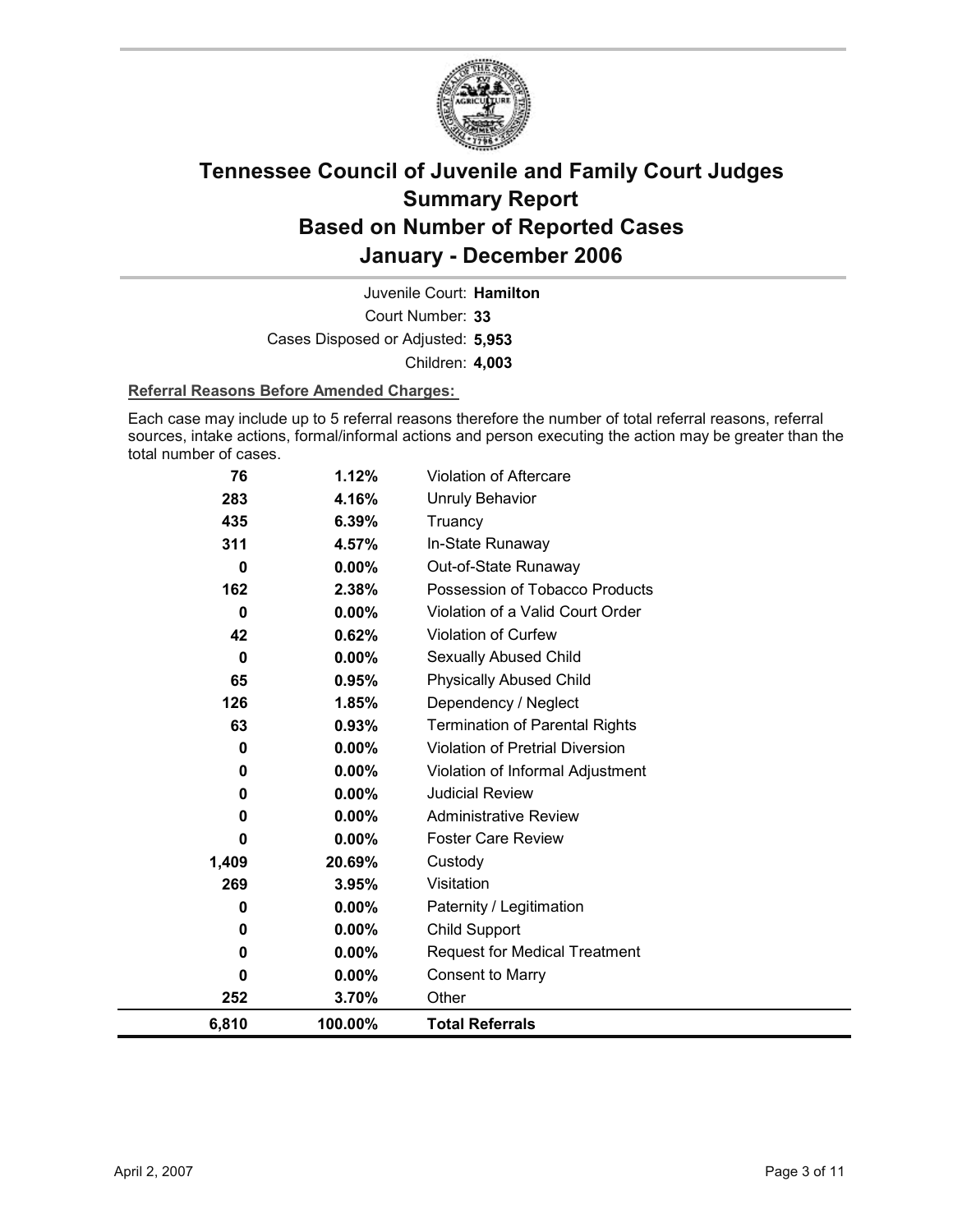

| Juvenile Court: Hamilton    |                                   |                                   |  |  |  |
|-----------------------------|-----------------------------------|-----------------------------------|--|--|--|
| Court Number: 33            |                                   |                                   |  |  |  |
|                             | Cases Disposed or Adjusted: 5,953 |                                   |  |  |  |
|                             |                                   | Children: 4,003                   |  |  |  |
| <b>Referral Sources: 1</b>  |                                   |                                   |  |  |  |
| 2,896                       | 42.53%                            | Law Enforcement                   |  |  |  |
| 1,536                       | 22.56%                            | Parents                           |  |  |  |
| 644                         | 9.46%                             | <b>Relatives</b>                  |  |  |  |
| 0                           | 0.00%                             | Self                              |  |  |  |
| 455                         | 6.68%                             | School                            |  |  |  |
| 0                           | 0.00%                             | <b>CSA</b>                        |  |  |  |
| 388                         | 5.70%                             | <b>DCS</b>                        |  |  |  |
| 0                           | 0.00%                             | <b>Other State Department</b>     |  |  |  |
| $\bf{0}$                    | 0.00%                             | <b>District Attorney's Office</b> |  |  |  |
| 538                         | 7.90%                             | <b>Court Staff</b>                |  |  |  |
| 1                           | 0.01%                             | Social Agency                     |  |  |  |
| 1                           | 0.01%                             | <b>Other Court</b>                |  |  |  |
| 153                         | 2.25%                             | Victim                            |  |  |  |
| 1                           | 0.01%                             | Child & Parent                    |  |  |  |
| 0                           | 0.00%                             | Hospital                          |  |  |  |
| $\bf{0}$                    | 0.00%                             | Unknown                           |  |  |  |
| 197                         | 2.89%                             | Other                             |  |  |  |
| 6,810                       | 100.00%                           | <b>Total Referral Sources</b>     |  |  |  |
| Age of Child at Referral: 2 |                                   |                                   |  |  |  |

| 4,003 | 100.00% | <b>Total Child Count</b> |  |
|-------|---------|--------------------------|--|
| 1     | 0.02%   | Unknown / Not Reported   |  |
| 41    | 1.02%   | Ages 19 and Over         |  |
| 558   | 13.94%  | Ages 17 through 18       |  |
| 1.216 | 30.38%  | Ages 15 through 16       |  |
| 637   | 15.91%  | Ages 13 through 14       |  |
| 303   | 7.57%   | Ages 11 through 12       |  |
| 1,247 | 31.15%  | Ages 10 and Under        |  |
|       |         |                          |  |

 $1$  If different than number of Referral Reasons (6810), verify accuracy of your court's data.

<sup>2</sup> One child could be counted in multiple categories, verify accuracy of your court's data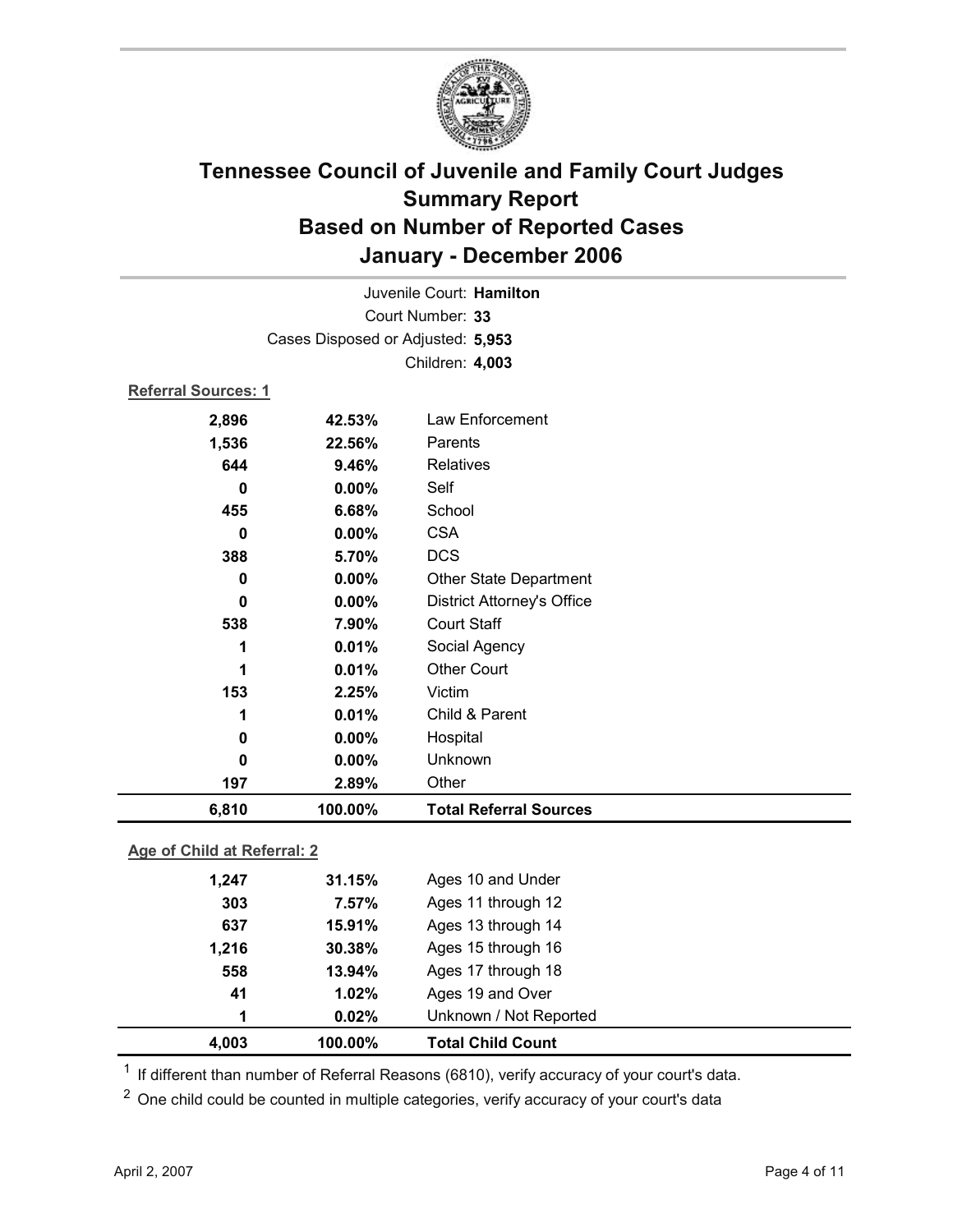

| Juvenile Court: Hamilton                |                                   |                          |  |  |
|-----------------------------------------|-----------------------------------|--------------------------|--|--|
| Court Number: 33                        |                                   |                          |  |  |
|                                         | Cases Disposed or Adjusted: 5,953 |                          |  |  |
|                                         |                                   | Children: 4,003          |  |  |
| Sex of Child: 1                         |                                   |                          |  |  |
| 2,351                                   | 58.73%                            | Male                     |  |  |
| 1,646                                   | 41.12%                            | Female                   |  |  |
| $6\phantom{1}6$                         | 0.15%                             | Unknown                  |  |  |
| 4,003                                   | 100.00%                           | <b>Total Child Count</b> |  |  |
| Race of Child: 1                        |                                   |                          |  |  |
| 1,775                                   | 44.34%                            | White                    |  |  |
| 2,117                                   | 52.89%                            | African American         |  |  |
| 5                                       | 0.12%                             | Native American          |  |  |
| 11                                      | 0.27%                             | Asian                    |  |  |
| 34                                      | 0.85%                             | Mixed                    |  |  |
| 61                                      | 1.52%                             | Unknown                  |  |  |
| 4,003                                   | 100.00%                           | <b>Total Child Count</b> |  |  |
| <b>Hispanic Origin: 1</b>               |                                   |                          |  |  |
| 19                                      | 0.47%                             | Yes                      |  |  |
| 3,648                                   | 91.13%                            | No                       |  |  |
| 336                                     | 8.39%                             | Unknown                  |  |  |
| 4,003                                   | 100.00%                           | <b>Total Child Count</b> |  |  |
| <b>School Enrollment of Children: 1</b> |                                   |                          |  |  |
| 1,351                                   | 33.75%                            | Yes                      |  |  |
| 197                                     | 4.92%                             | <b>No</b>                |  |  |
| 2,455                                   | 61.33%                            | Unknown                  |  |  |
| 4,003                                   | 100.00%                           | <b>Total Child Count</b> |  |  |

 $1$  One child could be counted in multiple categories, verify accuracy of your court's data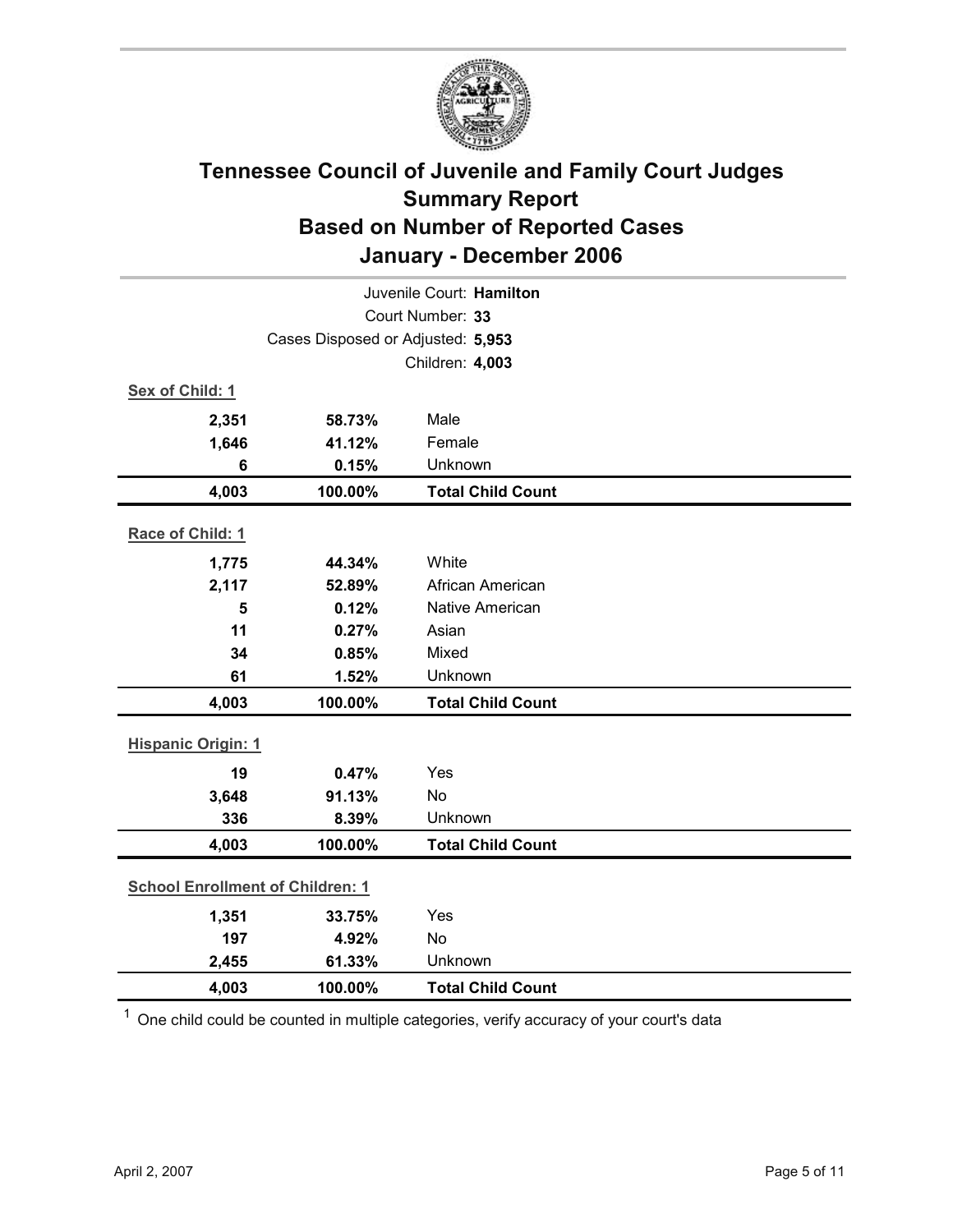

Court Number: **33** Juvenile Court: **Hamilton** Cases Disposed or Adjusted: **5,953** Children: **4,003**

**Living Arrangement of Child at Time of Referral: 1**

| 4,003 | 100.00%  | <b>Total Child Count</b>     |
|-------|----------|------------------------------|
| 201   | 5.02%    | Other                        |
| 276   | 6.89%    | Unknown                      |
| 5     | 0.12%    | Independent                  |
| 97    | 2.42%    | In an Institution            |
| 1     | 0.02%    | In a Residential Center      |
| 3     | $0.07\%$ | In a Group Home              |
| 15    | $0.37\%$ | With Foster Family           |
| 7     | $0.17\%$ | <b>With Adoptive Parents</b> |
| 227   | 5.67%    | <b>With Relatives</b>        |
| 262   | 6.55%    | <b>With Father</b>           |
| 2,463 | 61.53%   | With Mother                  |
| 33    | 0.82%    | With Mother and Stepfather   |
| 14    | $0.35\%$ | With Father and Stepmother   |
| 399   | 9.97%    | With Both Biological Parents |
|       |          |                              |

### **Type of Detention: 2**

| 5,953 | 100.00%  | <b>Total Detention Count</b> |
|-------|----------|------------------------------|
| 1     | 0.02%    | Other                        |
| 460   | 7.73%    | Does Not Apply               |
| 5,492 | 92.26%   | <b>Unknown</b>               |
| 0     | $0.00\%$ | Psychiatric Hospital         |
| 0     | $0.00\%$ | Jail - No Separation         |
| 0     | $0.00\%$ | Jail - Partial Separation    |
| 0     | $0.00\%$ | Jail - Complete Separation   |
| 0     | $0.00\%$ | Juvenile Detention Facility  |
| 0     | $0.00\%$ | Non-Secure Placement         |
|       |          |                              |

 $<sup>1</sup>$  One child could be counted in multiple categories, verify accuracy of your court's data</sup>

 $2$  If different than number of Cases (5953) verify accuracy of your court's data.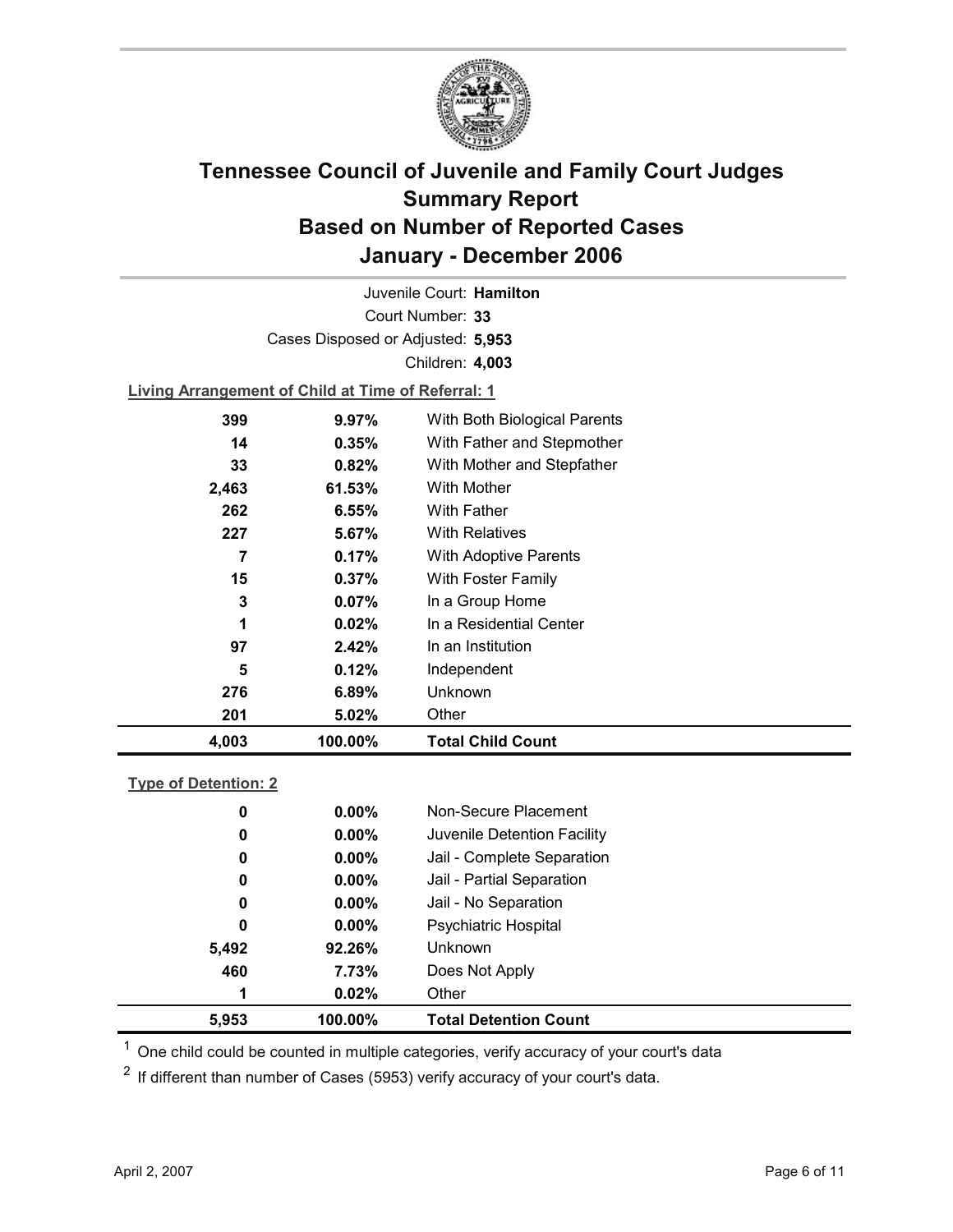

| Juvenile Court: Hamilton |                                                    |                                      |  |  |
|--------------------------|----------------------------------------------------|--------------------------------------|--|--|
| Court Number: 33         |                                                    |                                      |  |  |
|                          | Cases Disposed or Adjusted: 5,953                  |                                      |  |  |
|                          |                                                    | Children: 4,003                      |  |  |
|                          | <b>Placement After Secure Detention Hearing: 1</b> |                                      |  |  |
| 0                        | 0.00%                                              | Returned to Prior Living Arrangement |  |  |
| 874                      | 14.68%                                             | Juvenile Detention Facility          |  |  |
| 0                        | $0.00\%$                                           | Jail                                 |  |  |
| 0                        | 0.00%                                              | Shelter / Group Home                 |  |  |
| 0                        | 0.00%                                              | Foster Family Home                   |  |  |
| 0                        | $0.00\%$                                           | <b>Psychiatric Hospital</b>          |  |  |
| 34                       | 0.57%                                              | Unknown / Not Reported               |  |  |
| 5,044                    | 84.73%                                             | Does Not Apply                       |  |  |
| 1                        | 0.02%                                              | Other                                |  |  |
|                          |                                                    |                                      |  |  |
| 5,953                    | 100.00%                                            | <b>Total Placement Count</b>         |  |  |
|                          |                                                    |                                      |  |  |
| <b>Intake Actions: 2</b> |                                                    |                                      |  |  |
| 6,359                    | 93.38%                                             | <b>Petition Filed</b>                |  |  |
| 0                        | $0.00\%$                                           | <b>Motion Filed</b>                  |  |  |
| 165                      | 2.42%                                              | <b>Citation Processed</b>            |  |  |
| 0                        | 0.00%                                              | Notification of Paternity Processed  |  |  |
| 0                        | 0.00%                                              | Scheduling of Judicial Review        |  |  |
| 0                        | 0.00%                                              | Scheduling of Administrative Review  |  |  |
| 0                        | 0.00%                                              | Scheduling of Foster Care Review     |  |  |
| 0                        | 0.00%                                              | Unknown                              |  |  |
| 0                        | $0.00\%$                                           | Does Not Apply                       |  |  |
| 286                      | 4.20%                                              | Other                                |  |  |

 $1$  If different than number of Cases (5953) verify accuracy of your court's data.

 $2$  If different than number of Referral Reasons (6810), verify accuracy of your court's data.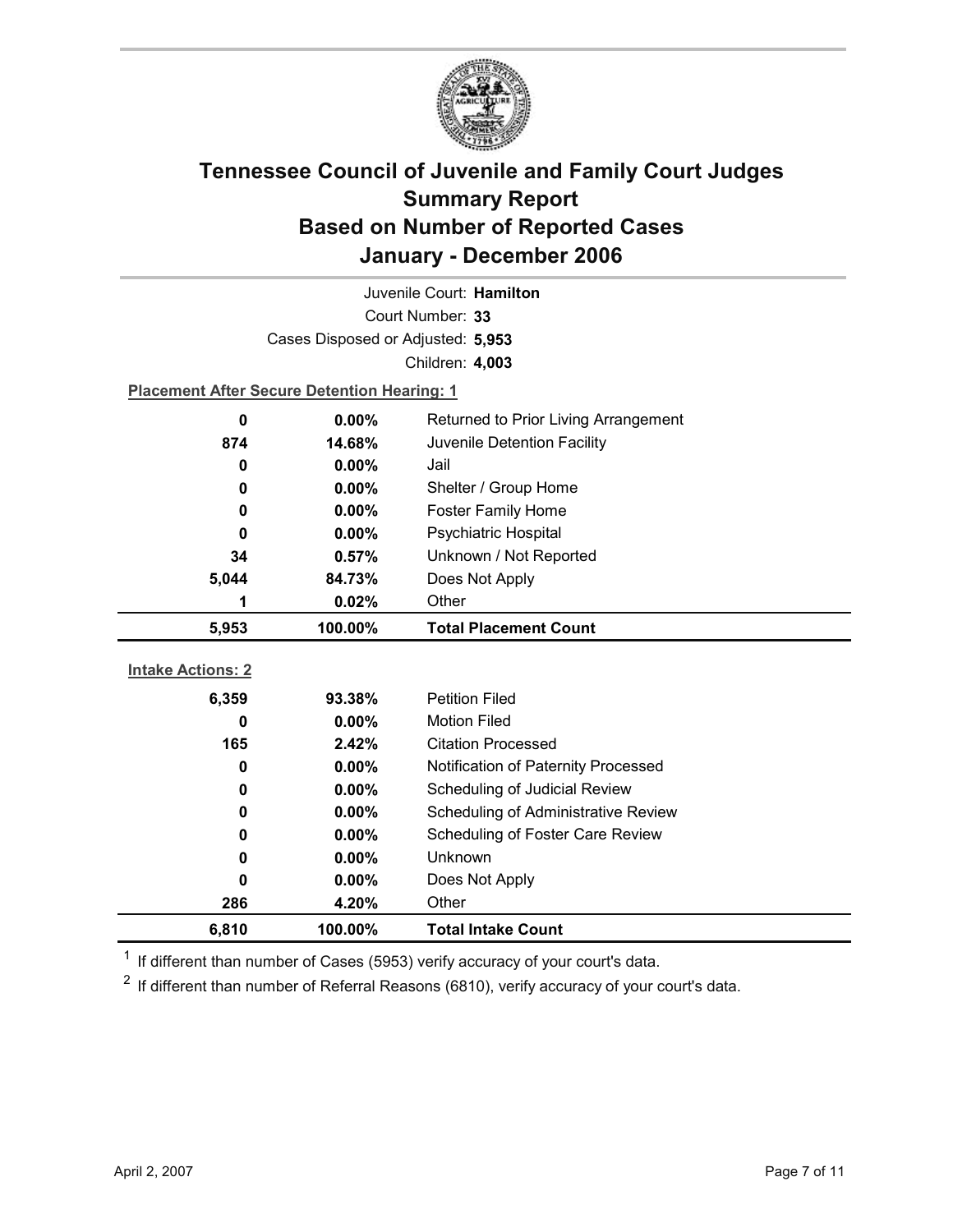

Court Number: **33** Juvenile Court: **Hamilton** Cases Disposed or Adjusted: **5,953** Children: **4,003**

### **Last Grade Completed by Child: 1**

| 150                                     | 3.75%   | Too Young for School         |
|-----------------------------------------|---------|------------------------------|
| 15                                      | 0.37%   | Preschool                    |
| 37                                      | 0.92%   | Kindergarten                 |
| 31                                      | 0.77%   | 1st Grade                    |
| 35                                      | 0.87%   | 2nd Grade                    |
| 47                                      | 1.17%   | 3rd Grade                    |
| 48                                      | 1.20%   | 4th Grade                    |
| 71                                      | 1.77%   | 5th Grade                    |
| 150                                     | 3.75%   | 6th Grade                    |
| 202                                     | 5.05%   | 7th Grade                    |
| 209                                     | 5.22%   | 8th Grade                    |
| 223                                     | 5.57%   | 9th Grade                    |
| 110                                     | 2.75%   | 10th Grade                   |
| 59                                      | 1.47%   | 11th Grade                   |
| 18                                      | 0.45%   | 12th Grade                   |
| 0                                       | 0.00%   | Non-Graded Special Ed        |
| 4                                       | 0.10%   | <b>GED</b>                   |
| 4                                       | 0.10%   | Graduated                    |
| 0                                       | 0.00%   | <b>Never Attended School</b> |
| 2,588                                   | 64.65%  | Unknown                      |
| $\mathbf 2$                             | 0.05%   | Other                        |
| 4,003                                   | 100.00% | <b>Total Child Count</b>     |
| <b>Enrolled in Special Education: 1</b> |         |                              |
| 55                                      | 1.37%   | Yes                          |
| 498                                     | 12.44%  | No                           |
| 3,450                                   | 86.19%  | Unknown                      |

 $1$  One child could be counted in multiple categories, verify accuracy of your court's data

**4,003 100.00% Total Child Count**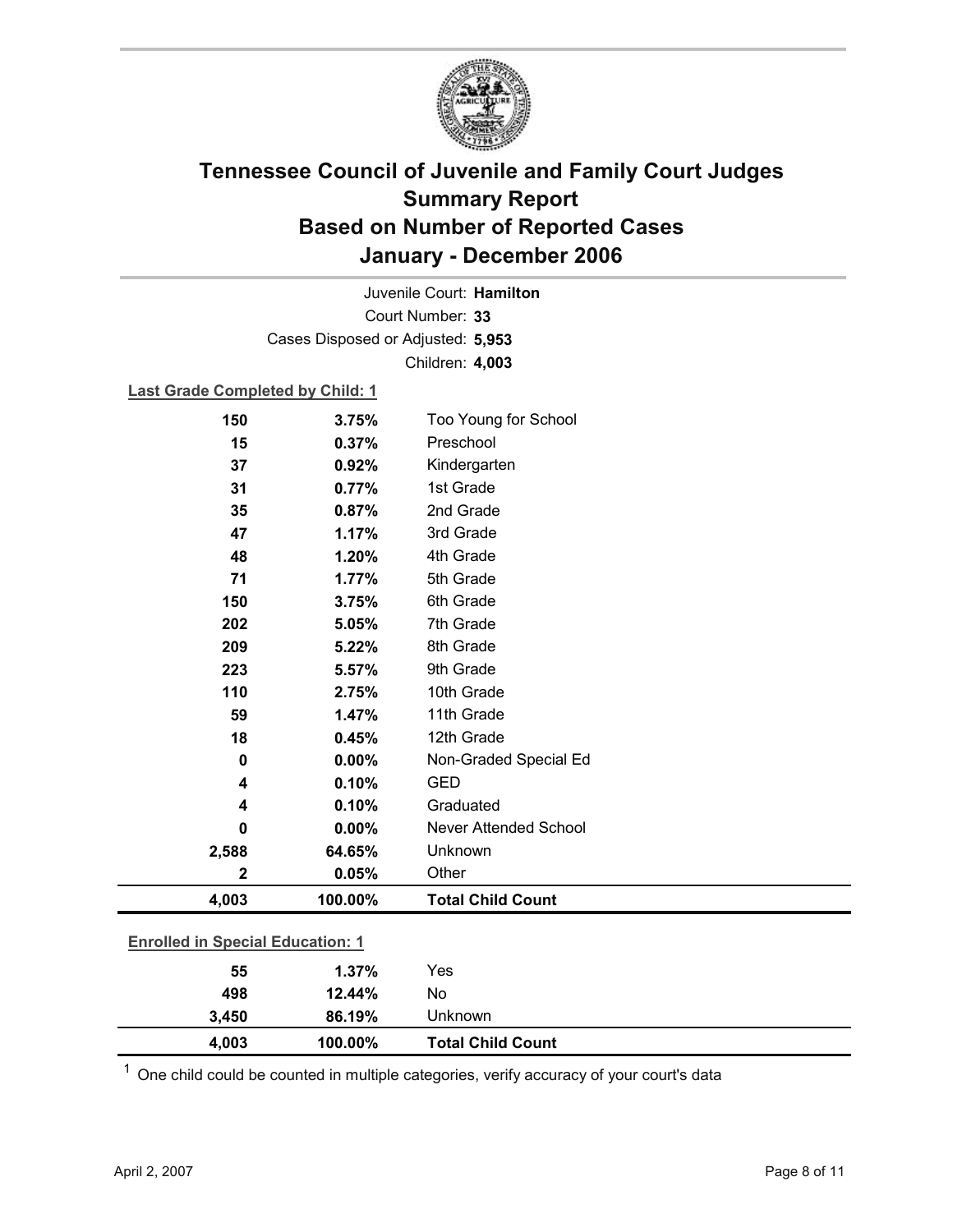

| Juvenile Court: Hamilton     |                                   |                           |  |
|------------------------------|-----------------------------------|---------------------------|--|
|                              |                                   | Court Number: 33          |  |
|                              | Cases Disposed or Adjusted: 5,953 |                           |  |
|                              |                                   | Children: 4,003           |  |
| <b>Action Executed By: 1</b> |                                   |                           |  |
| 109                          | 1.60%                             | Judge                     |  |
| 6,246                        | 91.72%                            | Referee                   |  |
| 455                          | 6.68%                             | <b>YSO</b>                |  |
| $\bf{0}$                     | $0.00\%$                          | Other                     |  |
| 0                            | $0.00\%$                          | Unknown / Not Reported    |  |
| 6,810                        | 100.00%                           | <b>Total Action Count</b> |  |
|                              |                                   |                           |  |

### **Formal / Informal Actions: 1**

| 6,810 | 100.00%  | <b>Total Action Count</b>                      |
|-------|----------|------------------------------------------------|
| 0     | $0.00\%$ | Unknown / Not Reported                         |
| 1     | 0.01%    | Other                                          |
| 10    | 0.15%    | Case Held Open                                 |
| 0     | $0.00\%$ | <b>Review Concluded</b>                        |
| 135   | 1.98%    | <b>Special Proceeding</b>                      |
| 0     | $0.00\%$ | Charges Cleared by Transfer to Adult Court     |
| 31    | 0.46%    | <b>Transfer to Adult Court Hearing</b>         |
| 3,952 | 58.03%   | <b>Pretrial Diversion</b>                      |
| 476   | $6.99\%$ | Informal Adjustment                            |
| 3     | 0.04%    | <b>Complaint Substantiated Mentally III</b>    |
| 0     | $0.00\%$ | <b>Complaint Substantiated Abused</b>          |
| 46    | 0.68%    | Complaint Substantiated Dependent / Neglected  |
| 211   | 3.10%    | <b>Complaint Substantiated Status Offender</b> |
| 1,007 | 14.79%   | <b>Complaint Substantiated Delinquent</b>      |
| 34    | 0.50%    | Retired / Nolle Prosequi                       |
| 904   | 13.27%   | Dismissed                                      |
|       |          |                                                |

 $1$  If different than number of Referral Reasons (6810), verify accuracy of your court's data.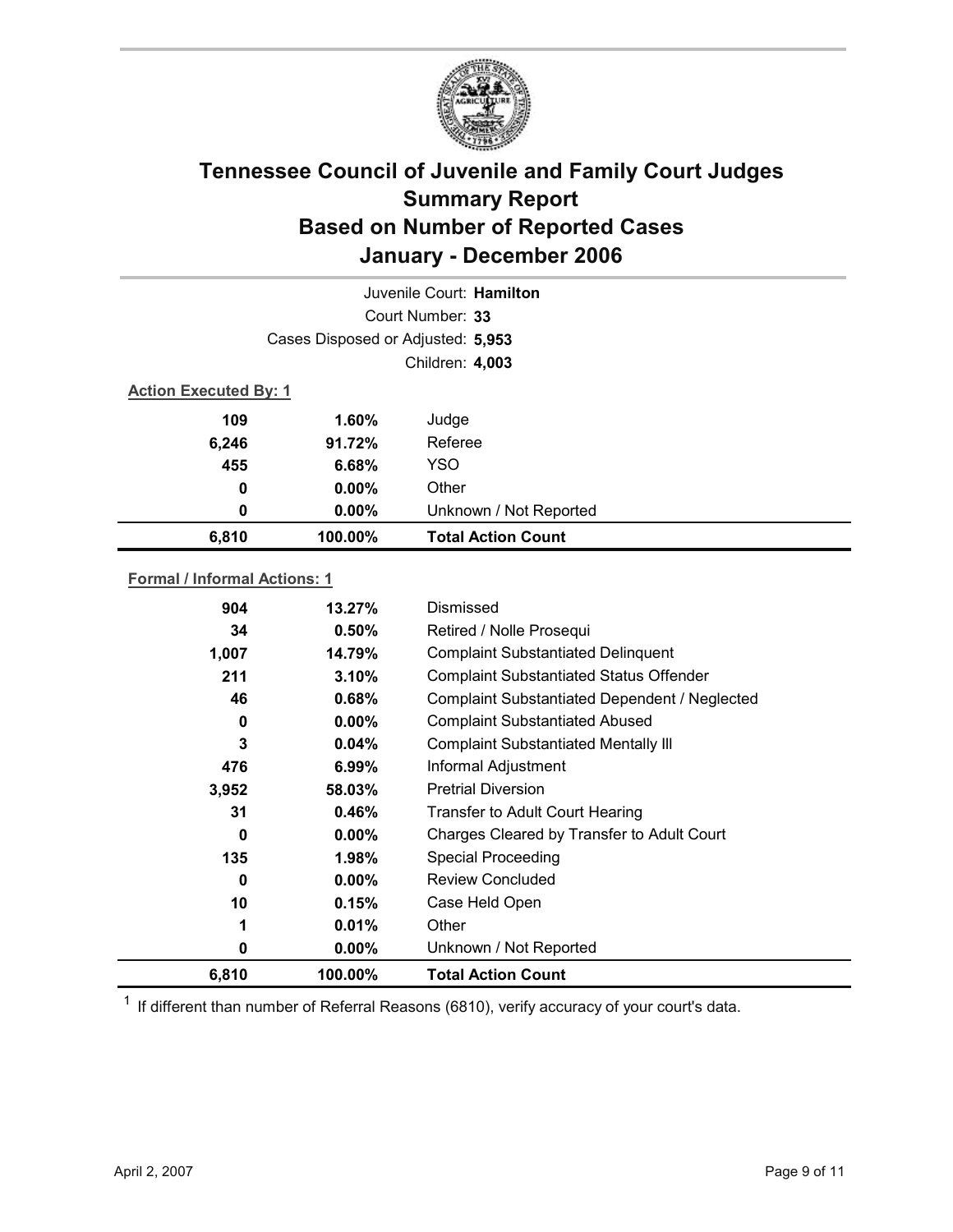

|                                   |                                                       | Juvenile Court: Hamilton                             |
|-----------------------------------|-------------------------------------------------------|------------------------------------------------------|
|                                   |                                                       | Court Number: 33                                     |
| Cases Disposed or Adjusted: 5,953 |                                                       |                                                      |
|                                   |                                                       | Children: 4,003                                      |
| <b>Case Outcomes:</b>             | There can be multiple outcomes for one child or case. |                                                      |
| 848                               | 8.70%                                                 | Case Dismissed                                       |
| 23                                | 0.24%                                                 | Case Retired or Nolle Prosequi                       |
| 520                               | 5.34%                                                 | Warned / Counseled                                   |
| 3,743                             | 38.42%                                                | Held Open For Review                                 |
| 710                               | 7.29%                                                 | Supervision / Probation to Juvenile Court            |
| 73                                | 0.75%                                                 | <b>Probation to Parents</b>                          |
| 67                                | 0.69%                                                 | Referral to Another Entity for Supervision / Service |
| 0                                 | 0.00%                                                 | Referred for Mental Health Counseling                |
| 151                               | 1.55%                                                 | Referred for Alcohol and Drug Counseling             |
| 0                                 | 0.00%                                                 | Referred to Alternative School                       |
| 0                                 | $0.00\%$                                              | Referred to Private Child Agency                     |
| 9                                 | 0.09%                                                 | Referred to Defensive Driving School                 |
| 0                                 | $0.00\%$                                              | Referred to Alcohol Safety School                    |
| 70                                | 0.72%                                                 | Referred to Juvenile Court Education-Based Program   |
| 0                                 | $0.00\%$                                              | Driver's License Held Informally                     |
| 0                                 | $0.00\%$                                              | <b>Voluntary Placement with DMHMR</b>                |
| 0                                 | $0.00\%$                                              | <b>Private Mental Health Placement</b>               |
| 0                                 | $0.00\%$                                              | <b>Private MR Placement</b>                          |
| 0                                 | $0.00\%$                                              | Placement with City/County Agency/Facility           |
| 573                               | 5.88%                                                 | Placement with Relative / Other Individual           |
| 22                                | 0.23%                                                 | Fine                                                 |
| 266                               | 2.73%                                                 | <b>Public Service</b>                                |
| 56                                | 0.57%                                                 | Restitution                                          |
| 55                                | 0.56%                                                 | <b>Runaway Returned</b>                              |
| 211                               | 2.17%                                                 | No Contact Order                                     |
| 0                                 | 0.00%                                                 | Injunction Other than No Contact Order               |
| 171                               | 1.76%                                                 | <b>House Arrest</b>                                  |
| 5                                 | 0.05%                                                 | <b>Court Defined Curfew</b>                          |
| 9                                 | 0.09%                                                 | Dismissed from Informal Adjustment                   |
| 0                                 | $0.00\%$                                              | <b>Dismissed from Pretrial Diversion</b>             |
| 39                                | 0.40%                                                 | Released from Probation                              |
| 13                                | 0.13%                                                 | <b>Transferred to Adult Court</b>                    |
| $\mathbf 0$                       | $0.00\%$                                              | <b>DMHMR Involuntary Commitment</b>                  |